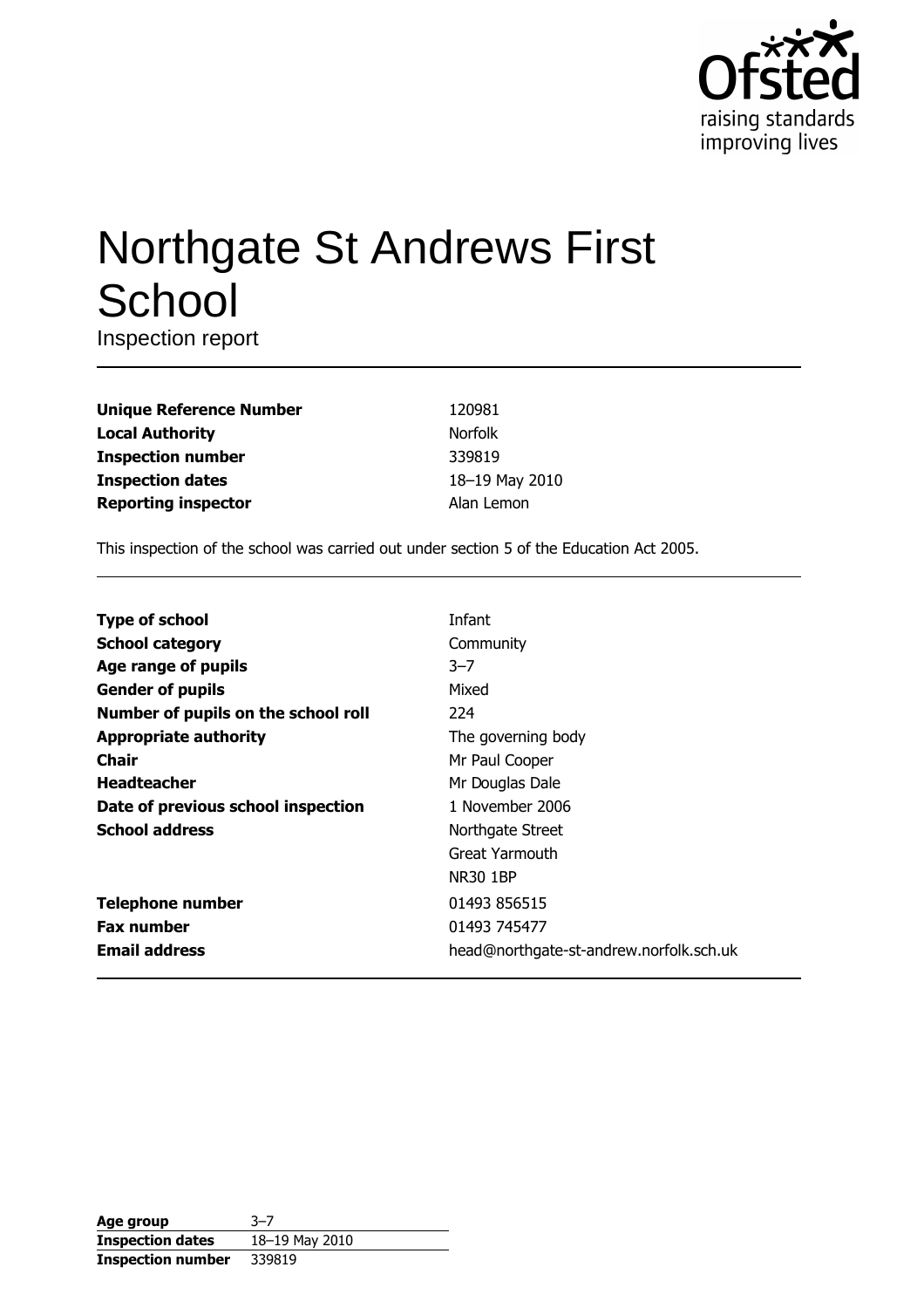The Office for Standards in Education, Children's Services and Skills (Ofsted) regulates and inspects to achieve excellence in the care of children and young people, and in education and skills for learners of all ages. It regulates and inspects childcare and children's social care, and inspects the Children and Family Court Advisory Support Service (Cafcass), schools, colleges, initial teacher training, work-based learning and skills training, adult and community learning, and education and training in prisons and other secure establishments. It rates council children's services, and inspects services for looked after children, safequarding and child protection.

Further copies of this report are obtainable from the school. Under the Education Act 2005, the school must provide a copy of this report free of charge to certain categories of people. A charge not exceeding the full cost of reproduction may be made for any other copies supplied.

If you would like a copy of this document in a different format, such as large print or Braille, please telephone 08456 404045, or email enquiries@ofsted.gov.uk.

You may copy all or parts of this document for non-commercial educational purposes, as long as you give details of the source and date of publication and do not alter the documentation in any way.

Royal Exchange Buildings St Ann's Square Manchester M2 7LA T: 08456 404045 Textphone: 0161 618 8524 E: enquiries@ofsted.gov.uk W: www.ofsted.gov.uk © Crown copyright 2010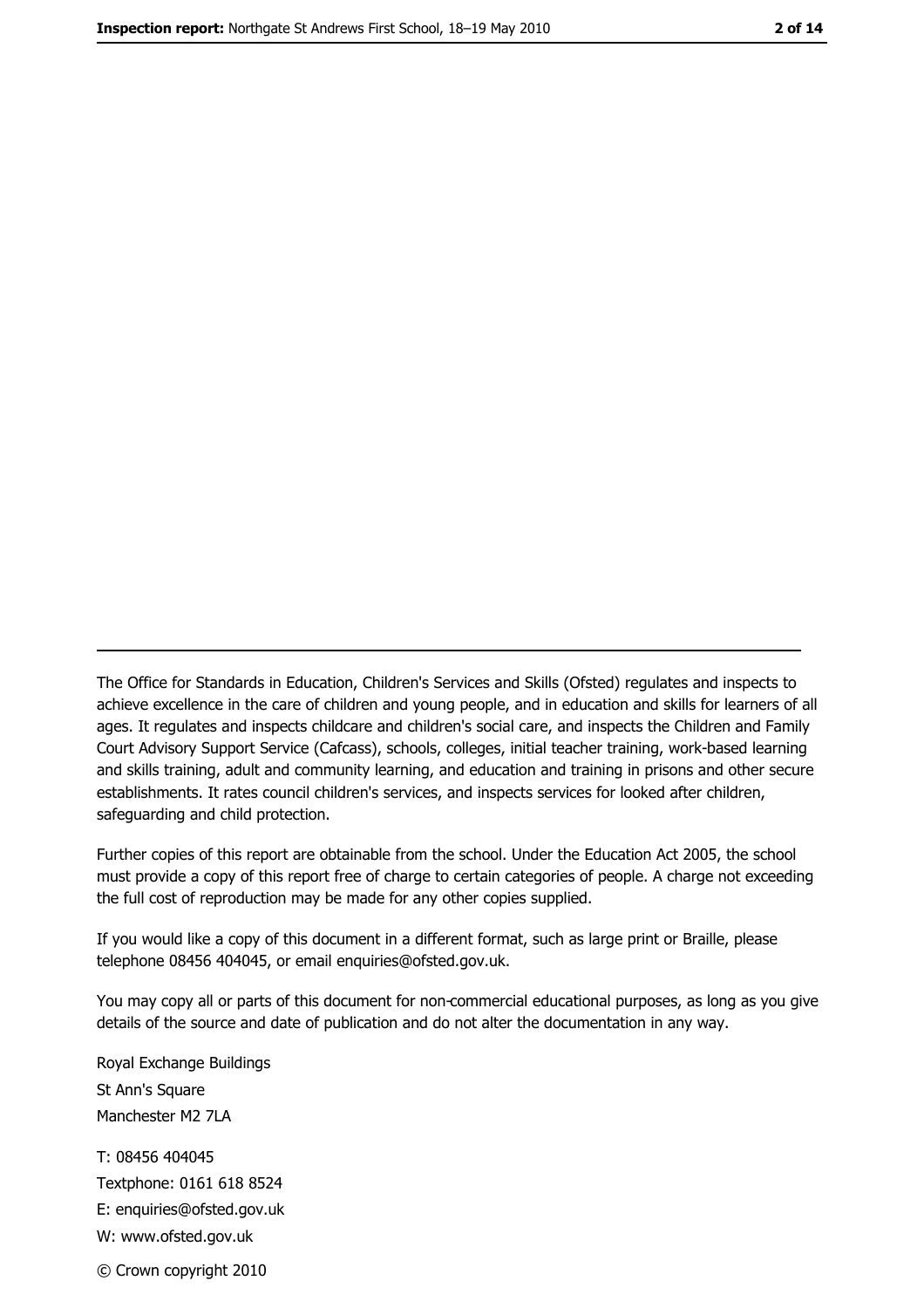# **Introduction**

This inspection was carried out by three additional inspectors. Seventeen lessons were observed, which were taught by a total of nine teachers. Meetings were held with staff, pupils and governors. Inspectors observed the school's work, looked at a range of documentation, including school policies and information on standards and pupils' progress. Inspectors scrutinised 46 parental questionnaires.

The inspection team reviewed many aspects of the school's work. It looked in detail at the following:

- whether standards in writing and mathematics have improved sufficiently from their  $\blacksquare$ low point in 2009
- whether the current performance and progress of boys and pupils whose first  $\blacksquare$ language is not English is adequate
- if the quality of teaching is setting high expectations, assessing progress and  $\blacksquare$ ensuring work is matched to each pupil's capabilities
- whether the leadership and management of the school are effective in driving  $\blacksquare$ improvement and raising standards.

# Information about the school

The school is average in size. About double the national average of pupils are known to be eligible for free school meals A higher than average proportion have special educational needs and/or disabilities. The number of pupils entering or leaving the school other than at the usual time is above average. The majority of pupils are White British and a very few are from a variety of minority ethnic and linguistic heritages. Twenty-seven pupils speak English as an additional language and a half of these are at an early stage of learning to speak English.

The school is led by a temporary headteacher until September 2010, when a permanent headteacher takes up the post. The school has the Healthy Schools award, Activemark and the Nurture Quality Mark.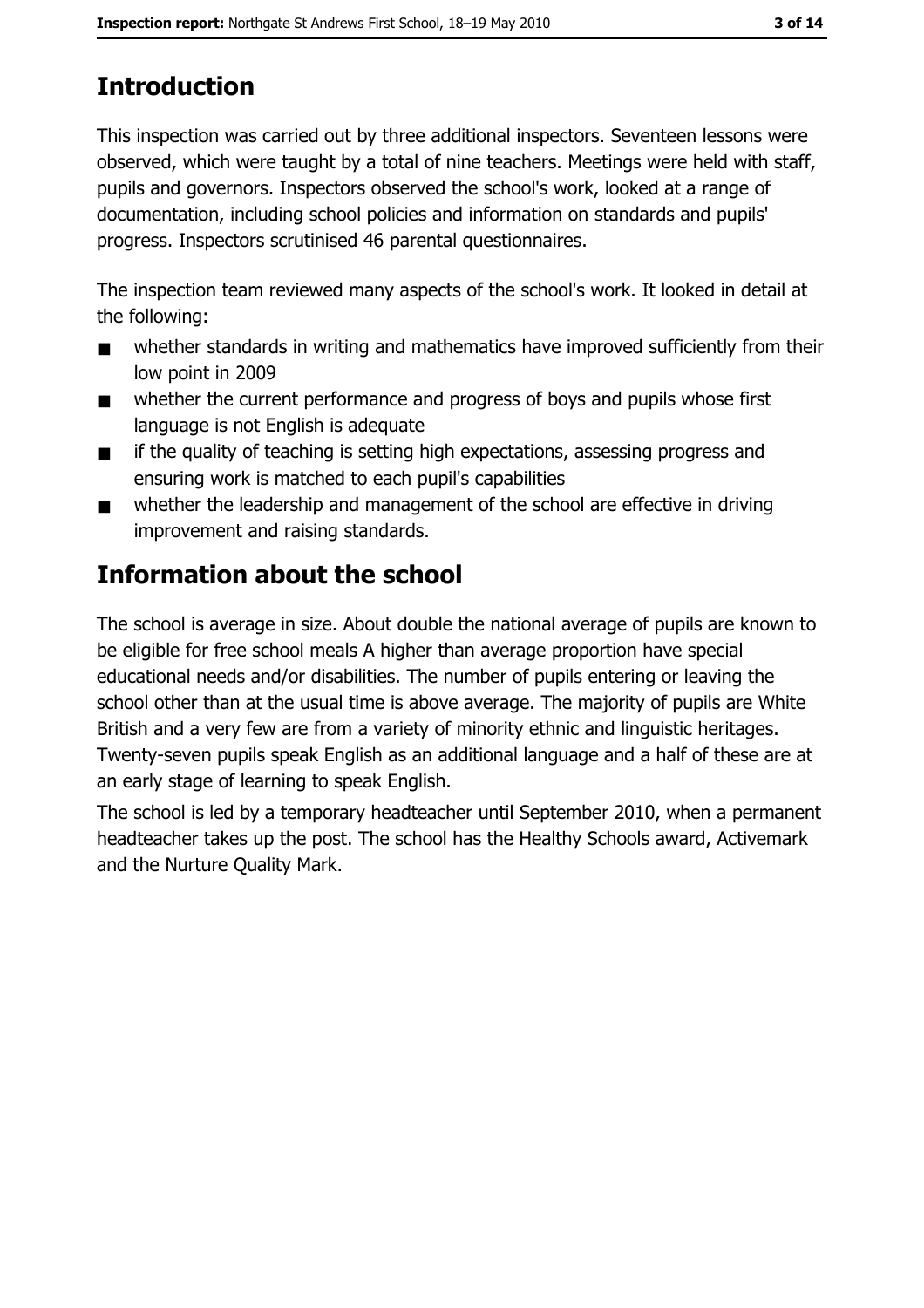# **Inspection judgements**

# Overall effectiveness: how good is the school?

## The school's capacity for sustained improvement

## **Main findings**

This is a good school. It has improved well, to the extent that some key features are now outstanding. The work of the school and the outcomes for pupils have benefited from fresh impetus in leadership and management over this academic year. The assistant headteachers are now taking a significantly greater role in leading the school and driving its improvement. This, together with the positive impact of the temporary headteacher, means the school now has good capacity for sustained improvement, and it has gained momentum towards achieving higher standards. While there has been success in recruiting a full governing body they are not yet making as full a contribution as they should to monitoring and influencing the direction and work of the school.

There has been much progress made on two important issues for improvement identified at the previous inspection. The quality of teaching has been strengthened considerably as a result of the work done on this by senior staff and subject leaders. Rigorous tracking and analysis of pupils' progress, together with widespread use of assessment information to plan lessons and the curriculum, has come to fruition this year. The curriculum has been changed so that new learning opportunities being offered match pupils' needs closely and tackle effectively pupils' weaknesses in writing and mathematics. Effective strategies to develop writing and mathematics have played a key part in pupils' current good achievement.

The expectations of how much pupils can achieve in lessons are higher. This has led to pupils having more challenging work, although pupils are not consistently stretched. Current standards are broadly average in reading, writing and mathematics, which is an improvement on previous years. In writing, this represents a considerable step upwards in standards, especially at the higher level. Boy's needs have been taken effectively into consideration and, while they are a minority in some classes, they are well motivated learners keeping pace with the girls. Strong support in lessons for pupils with special educational needs and/or disabilities, or because they are learning to speak English, means they all make good progress.

The outstanding care and support staff provide ensure pupils feel safe, valued and able to enjoy learning. This applies in particular to nearly a half of all pupils because they need support in relation to either their special educational needs and/or disabilities, learning to speak English or their vulnerable circumstances. The well-established, excellent nurture programme builds pupils' confidence, self-esteem and social skills. The significant progress pupils make in these respects counts considerably towards their outstanding behaviour. In turn, their good spiritual, moral, social and cultural development boosts their personal skills and enables them to become confident and rounded individuals with a broader understanding of the wider world. Pupils are very

| ↗ |
|---|
| Z |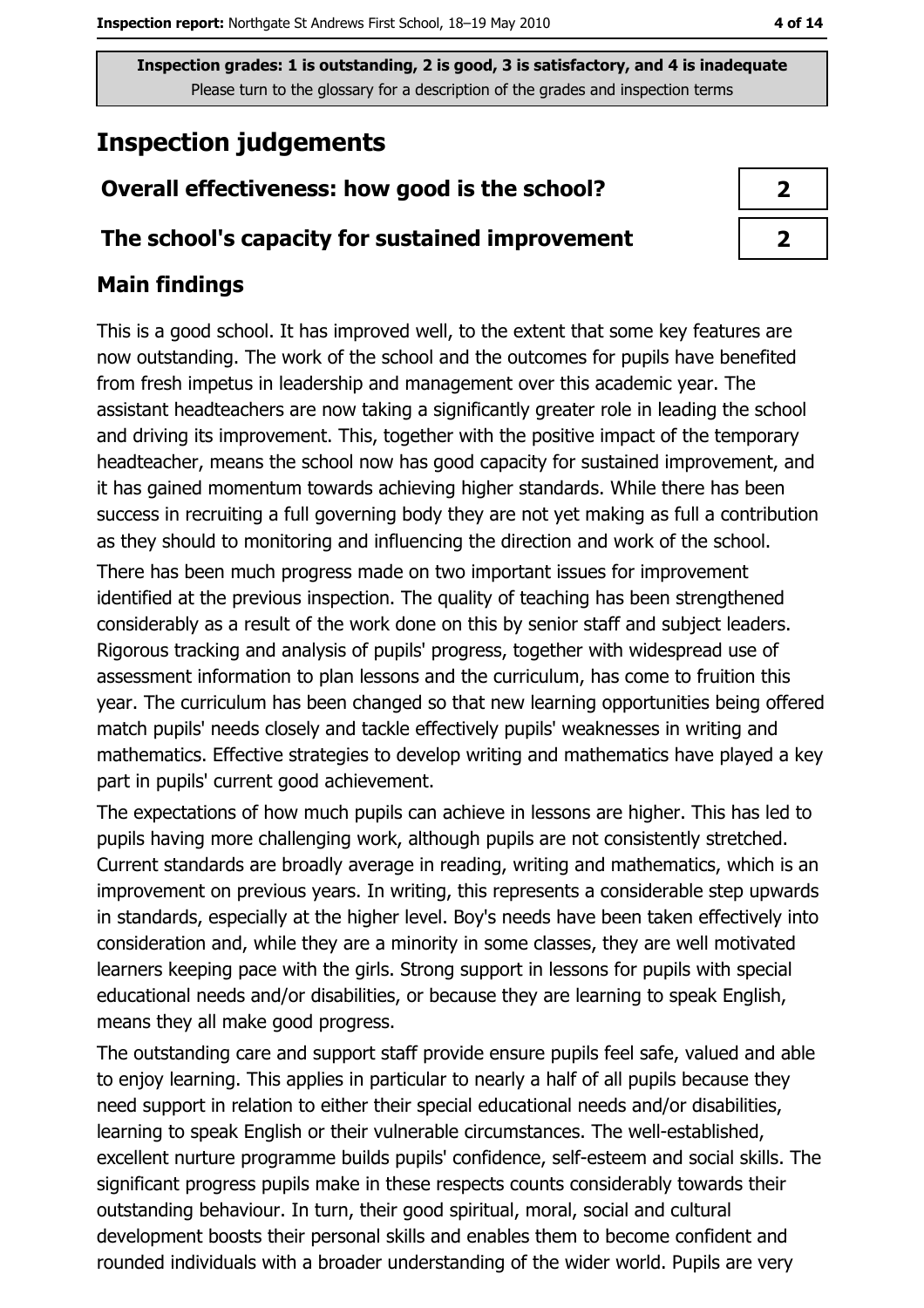co-operative, considerate and show a high regard for each other, in particular a respect for cultural, racial and religious differences. Better progress, higher standards and good personal development prepare pupils well for moving to the next stage of their education. Attendance and punctuality are much improved as a result of the school's determined drive with pupils and parents to come to school every day on time.

## What does the school need to do to improve further?

- Develop, where needed, the expertise of teachers to strengthen further their approaches to learning and assessment in order to increase pupils' progress and raise standards higher.
	- Increase the effectiveness of the governing body in challenging and supporting the school by:
	- ensuring the whole governing body is informed and skilled at holding the school to account for its improvement and performance
	- gathering and taking account of the views of staff, pupils, parents and other stakeholders.

## **Outcomes for individuals and groups of pupils**

In lessons, pupils' progress is good because work challenges them and expert teaching ensures they usually develop knowledge, understanding and skills at a good pace. Attainment is broadly average. In identifying different three-dimensional objects, Year 2 pupils used a well developed mathematical vocabulary to categorise them, naming triangular based and square based pyramids. In Year 1, pupils use the good knowledge they have acquired of letter sounds to read words. By Year 2 they are competent in spelling a good many words correctly and are able to change the spelling, for example 'funny' to 'funniest'. In Year 1, they use their good knowledge of verbs to enliven their writing and, in Year 2, boys enjoy composing poems and discovering combinations of rhyming words.

Pupils feel safe particularly as a result of the close attention and clear expectations of staff. Safety is enhanced by pupils' good knowledge of the risks they might face, how they can manage these, and their outstandingly good behaviour. Pupils have a good regard for their own well-being from what they know of a healthy lifestyle. They think about their diet and understand that staying active is important to their health. The high value they place on school, seen in their enjoyment and rapidly improving attendance, makes them enthusiastic contributors who are helpful around school and who work to raise money for good causes. Pupils show concern for and help each other, which is especially noticeable in the support they give to pupils learning English.

#### These are the grades for pupils' outcomes

 $\overline{2}$ 

 $1$  The arades for attainment and attendance are: 1 is high; 2 is above average; 3 is broadly average; and 4 is low.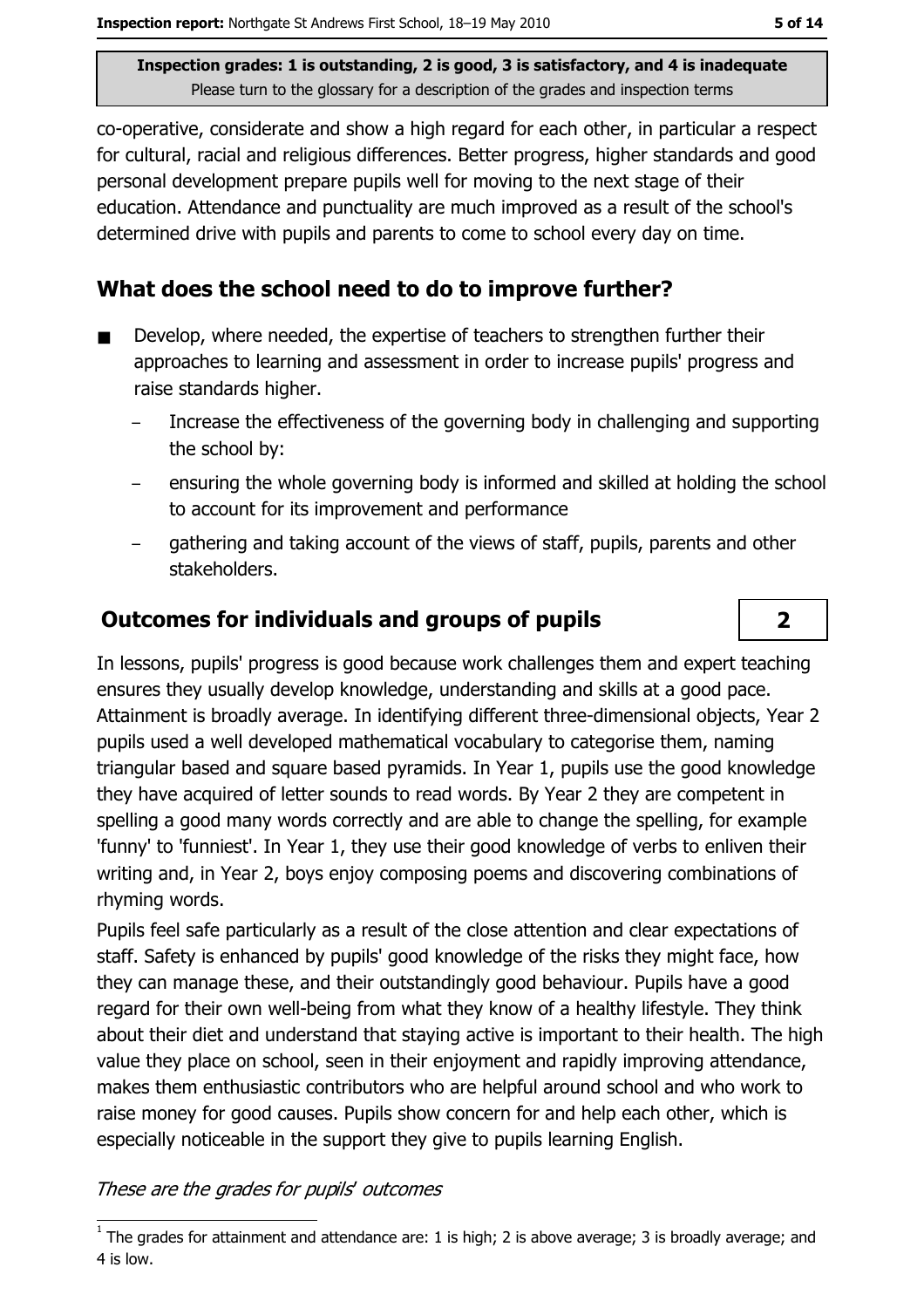| Pupils' achievement and the extent to which they enjoy their learning                                                     |   |  |  |  |
|---------------------------------------------------------------------------------------------------------------------------|---|--|--|--|
| Taking into account:<br>Pupils' attainment <sup>1</sup>                                                                   | 3 |  |  |  |
| The quality of pupils' learning and their progress                                                                        | 2 |  |  |  |
| The quality of learning for pupils with special educational needs and/or<br>disabilities and their progress               |   |  |  |  |
| The extent to which pupils feel safe                                                                                      |   |  |  |  |
| <b>Pupils' behaviour</b>                                                                                                  |   |  |  |  |
| The extent to which pupils adopt healthy lifestyles                                                                       |   |  |  |  |
| The extent to which pupils contribute to the school and wider community                                                   |   |  |  |  |
| The extent to which pupils develop workplace and other skills that will<br>contribute to their future economic well-being |   |  |  |  |
| Taking into account:<br>Pupils' attendance <sup>1</sup>                                                                   |   |  |  |  |
| The extent of pupils' spiritual, moral, social and cultural development                                                   | 2 |  |  |  |

#### How effective is the provision?

Teachers and classroom assistants know pupils well and their effective planning ensures work is matched closely to each pupil's capabilities. Activities are carefully organised so that the pupils who require more support have their needs met effectively. Good subject knowledge makes learning lively and enjoyable for pupils. A variety of approaches to learning, for example pupils discussing problems in pairs, working in small groups under their own direction or evaluating their success at the end of an activity, strengthens their engagement, making teaching and learning good and occassionally outstanding..

The curriculum is showing some significant strengths and its impact on standards is already being felt. New projects and changes in emphasis are raising the profile of writing and mathematics. For example, building a Second World War bomb shelter, linked to a history topic, was planned with many mathematical problems included. Themes such as superheroes, cars and sports writing are improving boys' interest in writing. Some play 'history detective', investigate topics such as Ancient Egypt and broaden their research by visiting museums. There are good opportunities for practical and imaginative work through science experiments, designing and making habitats for insects and preparing food. Higher attaining pupils attend after-school activities to further improve their mathematical and literacy skills. All of this makes the curriculum interesting, enjoyable and relevant and it is enriched well with many additional opportunities offered by visitors, trips, sports and music.

Very strong links with agencies enables the school to collaborate extremely effectively alongside other professionals in working with families and supporting pupils. This has helped the school improve attendance so that it is average. Late arrivals have also being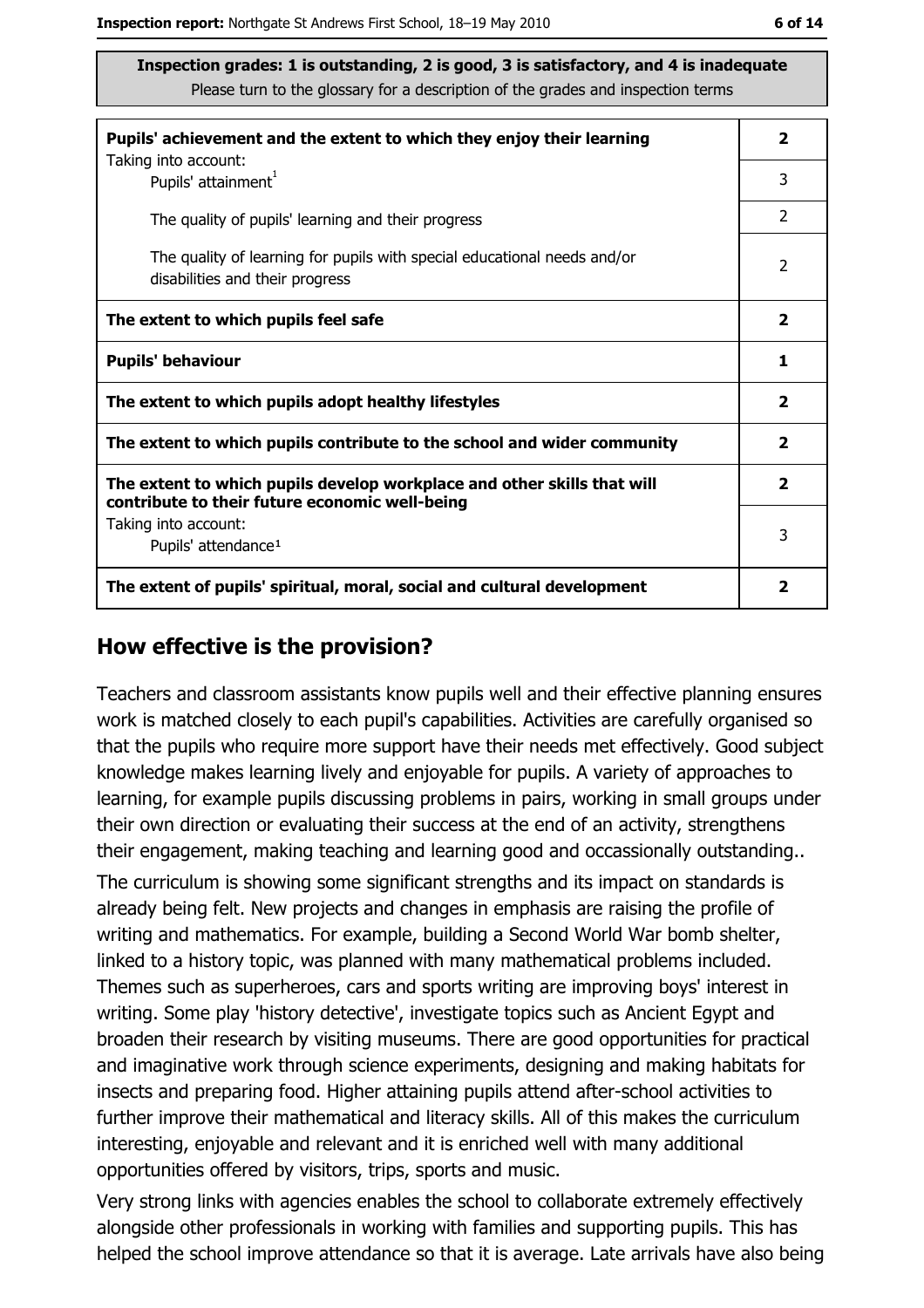dramatically decreased. Short-term, small group 'nurture' activities for a few pupils with severe needs is very successfully enabling them to make good progress acquiring learning skills and in their attitudes to learning. Staff get pupils ready with considerable care for their move to junior school, through opportunities for them to visit, meet teachers and pupils and find out as much as possible about their new school.

These are the grades for the quality of provision

| The quality of teaching                                                                                    |  |
|------------------------------------------------------------------------------------------------------------|--|
| Taking into account:<br>The use of assessment to support learning                                          |  |
| The extent to which the curriculum meets pupils' needs, including, where<br>relevant, through partnerships |  |
| The effectiveness of care, guidance and support                                                            |  |

#### How effective are leadership and management?

Leadership across the school is ambitious and well focused on continous improvement. Staff are well motivated with a clear sense of purpose and work well as a team. The governing body review and update school policies systematically. They are kept informed by the school about its work and take note of its strengths and weaknesses, but do not yet play a decisive enough part in helping to improve the school. The school's equalities policy informs practice well. As a result, good care is taken to meet the needs of individual pupils and to close any gaps in the attainment of different groups. Effective action to remove barriers to achievement, such as the recent improvements in attendance and the curriculum, ensure that all pupils achieve equally well. Safeguarding requirements are made effective through well implemented policies and procedures, which are known well by staff and parents. A good understanding of the area it serves has enabled the school to actively plan and promote community cohesion, especially through its many contacts with community groups, local agencies and schools. The school contributes well to developing a positive view of cultural diversity, both that represented in the school and in the United Kingdom. International awareness of global affairs is promoted through the curriculum, visits out and visitors to the school. Pupils' horizons are also broadened by theatre groups, story tellers, artists and musicians, some from different parts of the world

These are the grades for leadership and management

| The effectiveness of leadership and management in embedding ambition and<br>driving improvement                                                                     |  |
|---------------------------------------------------------------------------------------------------------------------------------------------------------------------|--|
| Taking into account:<br>The leadership and management of teaching and learning                                                                                      |  |
| The effectiveness of the governing body in challenging and supporting the<br>school so that weaknesses are tackled decisively and statutory responsibilities<br>met |  |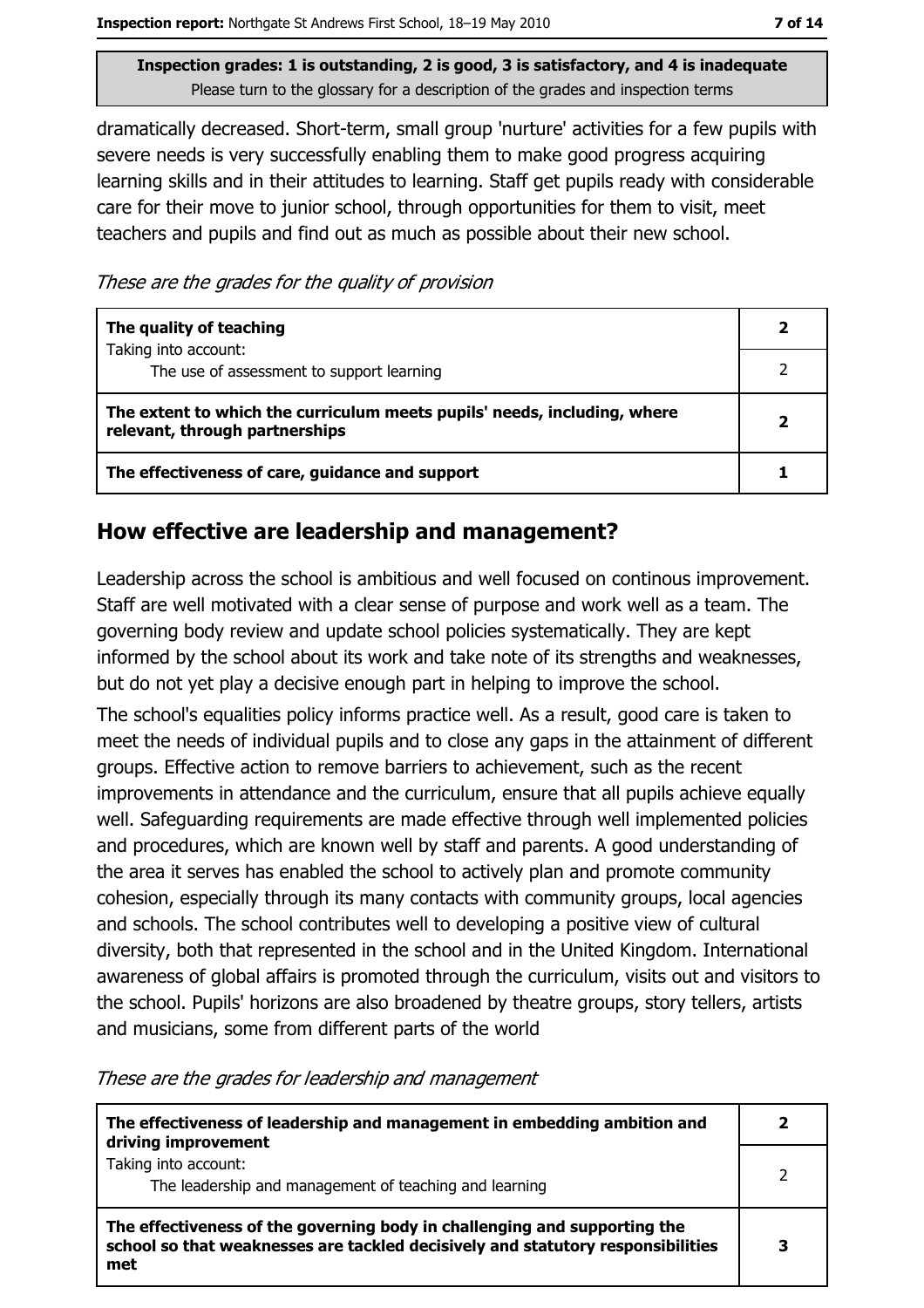| Inspection grades: 1 is outstanding, 2 is good, 3 is satisfactory, and 4 is inadequate<br>Please turn to the glossary for a description of the grades and inspection terms |                         |  |
|----------------------------------------------------------------------------------------------------------------------------------------------------------------------------|-------------------------|--|
| The effectiveness of the school's engagement with parents and carers                                                                                                       | 2                       |  |
| The effectiveness of partnerships in promoting learning and well-being                                                                                                     | $\mathbf{2}$            |  |
| The effectiveness with which the school promotes equality of opportunity and<br>tackles discrimination                                                                     | $\overline{2}$          |  |
| The effectiveness of safeguarding procedures                                                                                                                               | $\mathbf{2}$            |  |
| The effectiveness with which the school promotes community cohesion                                                                                                        | $\mathbf{2}$            |  |
| The effectiveness with which the school deploys resources to achieve<br>value for money                                                                                    | $\overline{\mathbf{2}}$ |  |

# **Early Years Foundation Stage**

The majority of children start Reception below the level expected for their age. As a result of the good provision made for all children, particularly teaching and support and quidance, their progress is good. The use of good assessment in all activities leads to children's work being well planned. Their imminent move into Year 1 has been considered carefully and the balance of work has shifted slightly more towards teacher led activities and emphasis on literacy, numeracy, knowledge and understanding of the world. Nevertheless, the opportunities for children to continue choosing their activities inside and outdoors remain good. These are enjoyable, engaging and challenging, particularly in encouraging children's social skills and creative development.

The majority complete the Reception year achieving the expected average points score across the early learning goals. Higher attaining children exceed these in some areas of learning, such as communication, language and literacy and problem solving, reasoning and number. The children with special educational needs and/or disabilities make good progress from their low starting points. Most progress is made in children's disposition and attitudes, which provides them with a good start when they enter Year 1. Progress is also particularly strong in linking sounds and letters, and in aspects of problem solving, reasoning and number. The good leadership of Early Years Foundation Stage means that children's transition from Reception into Year 1 is effectively managed and they benefit from a good start to their education.

| <b>Overall effectiveness of the Early Years Foundation Stage</b>                             |   |  |
|----------------------------------------------------------------------------------------------|---|--|
| Taking into account:<br>Outcomes for children in the Early Years Foundation Stage            |   |  |
| The quality of provision in the Early Years Foundation Stage                                 |   |  |
| The effectiveness of leadership and management of the Early Years<br><b>Foundation Stage</b> | っ |  |

These are the grades for the Early Years Foundation Stage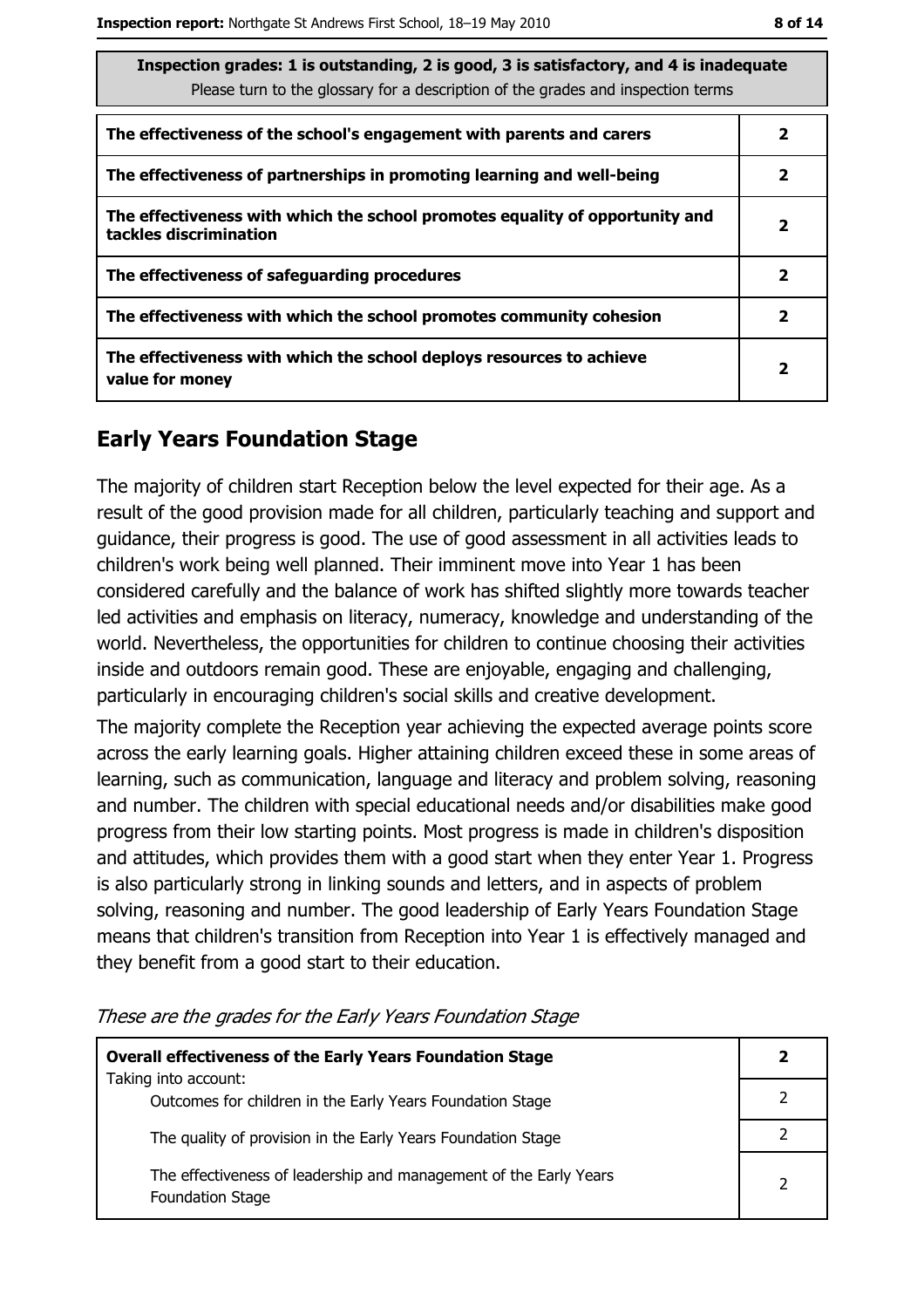## **Views of parents and carers**

A small minority of parents returned questionnaires and most expressed positive views of the school. No significant level of concern was raised. Parents all agree that their children are safe in school; that they are kept informed about their children's progress; that teaching is good and that they are helped to support their children's learning at home. Almost all agree their children enjoy school and make good progress. Inspectors endorse all of these views.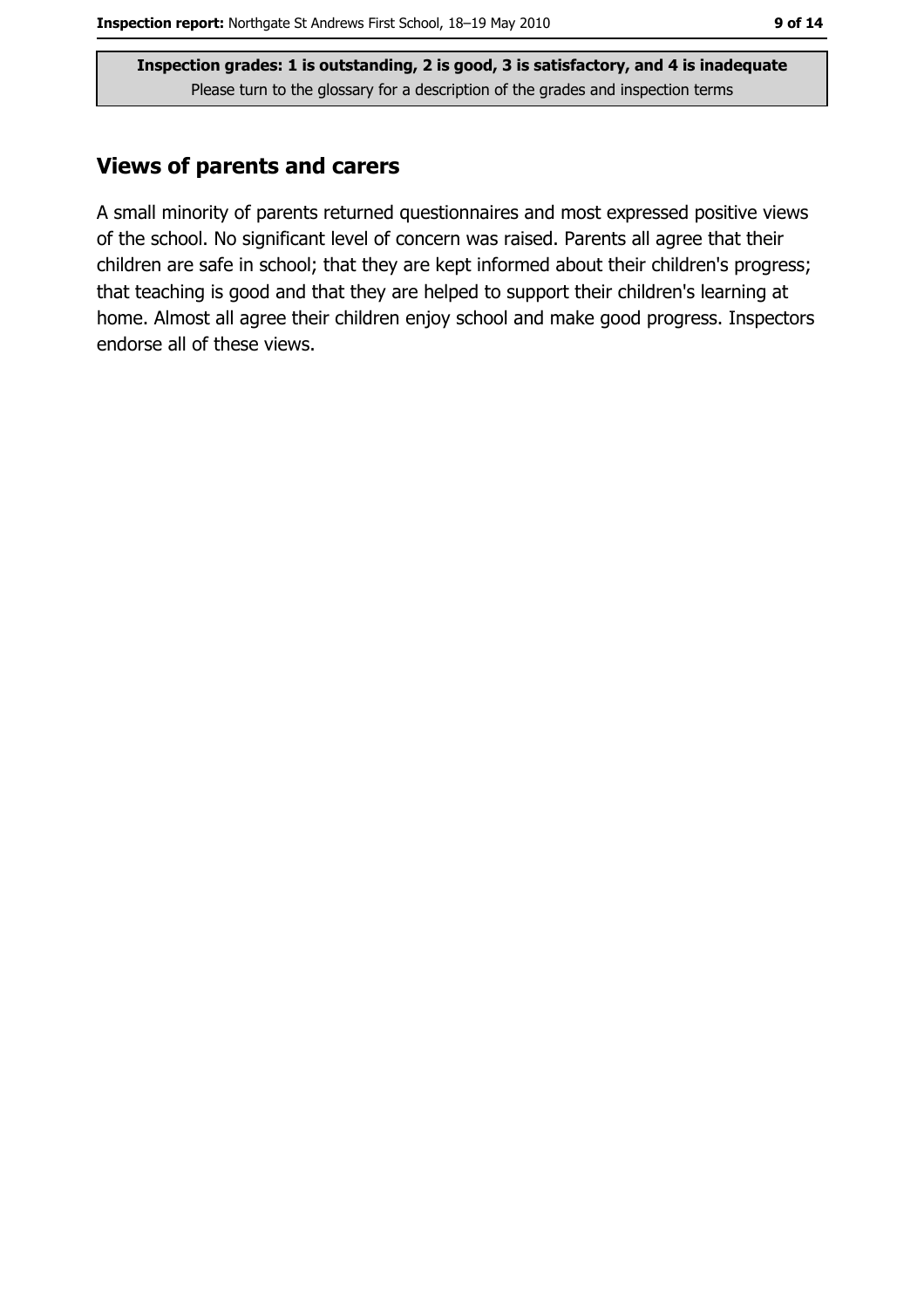#### Responses from parents and carers to Ofsted's questionnaire

Ofsted invited all the registered parents and carers of pupils registered at Northgate St Andrews First School, Great Yarmouth to complete a questionnaire about their views of the school.

In the questionnaire, parents and carers were asked to record how strongly they agreed with 13 statements about the school. The inspection team received 46 completed questionnaires by the end of the on-site inspection. In total, there are 224 pupils registered at the school.

| <b>Statements</b>                                                                                                                                                                                                                                       | <b>Strongly</b><br><b>Agree</b> |               | <b>Agree</b> |               |                | <b>Disagree</b> |              | <b>Strongly</b><br>disagree |  |
|---------------------------------------------------------------------------------------------------------------------------------------------------------------------------------------------------------------------------------------------------------|---------------------------------|---------------|--------------|---------------|----------------|-----------------|--------------|-----------------------------|--|
|                                                                                                                                                                                                                                                         | <b>Total</b>                    | $\frac{0}{0}$ | <b>Total</b> | $\frac{0}{0}$ | <b>Total</b>   | $\frac{0}{0}$   | <b>Total</b> | $\frac{0}{0}$               |  |
| My child enjoys school                                                                                                                                                                                                                                  | 35                              | 76            | 10           | 22            | $\mathbf 0$    | 0               | $\mathbf{1}$ | $\overline{2}$              |  |
| The school keeps my child<br>safe                                                                                                                                                                                                                       | 30                              | 65            | 16           | 35            | $\mathbf 0$    | 0               | 0            | $\mathbf 0$                 |  |
| The school informs me<br>about my child's progress                                                                                                                                                                                                      | 26                              | 57            | 20           | 43            | 0              | 0               | 0            | 0                           |  |
| My child is making enough<br>progress at this school                                                                                                                                                                                                    | 29                              | 63            | 16           | 35            | $\mathbf{1}$   | $\overline{2}$  | 0            | $\mathbf 0$                 |  |
| The teaching is good at this<br>school                                                                                                                                                                                                                  | 29                              | 63            | 17           | 37            | 0              | 0               | 0            | $\mathbf 0$                 |  |
| The school helps me to<br>support my child's learning                                                                                                                                                                                                   | 24                              | 52            | 22           | 48            | 0              | 0               | 0            | 0                           |  |
| The school helps my child to<br>have a healthy lifestyle                                                                                                                                                                                                | 27                              | 59            | 18           | 39            | $\mathbf 0$    | 0               | 1            | $\overline{2}$              |  |
| The school makes sure that<br>my child is well prepared for<br>the future (for example<br>changing year group,<br>changing school, and for<br>children who are finishing<br>school, entering further or<br>higher education, or<br>entering employment) | 21                              | 46            | 22           | 48            | $\mathbf{1}$   | $\overline{2}$  | 0            | $\mathbf 0$                 |  |
| The school meets my child's<br>particular needs                                                                                                                                                                                                         | 27                              | 59            | 17           | 37            | 1              | $\overline{2}$  | 0            | $\bf{0}$                    |  |
| The school deals effectively<br>with unacceptable behaviour                                                                                                                                                                                             | 21                              | 46            | 21           | 46            | $\mathbf{1}$   | $\overline{2}$  | 0            | 0                           |  |
| The school takes account of<br>my suggestions and<br>concerns                                                                                                                                                                                           | 15                              | 33            | 28           | 61            | $\overline{2}$ | 4               | $\mathbf 0$  | $\mathbf 0$                 |  |
| The school is led and<br>managed effectively                                                                                                                                                                                                            | 19                              | 41            | 24           | 52            | $\mathbf{1}$   | $\overline{2}$  | 0            | $\mathbf 0$                 |  |
| Overall, I am happy with my<br>child's experience at this<br>school                                                                                                                                                                                     | 31                              | 67            | 14           | 30            | $\mathbf{1}$   | $\overline{2}$  | 0            | 0                           |  |

The table above summarises the responses that parents and carers made to each statement. The percentages indicate the proportion of parents and carers giving that response out of the total number of completed questionnaires. Where one or more parents and carers chose not to answer a particular question, the percentages will not add up to 100%.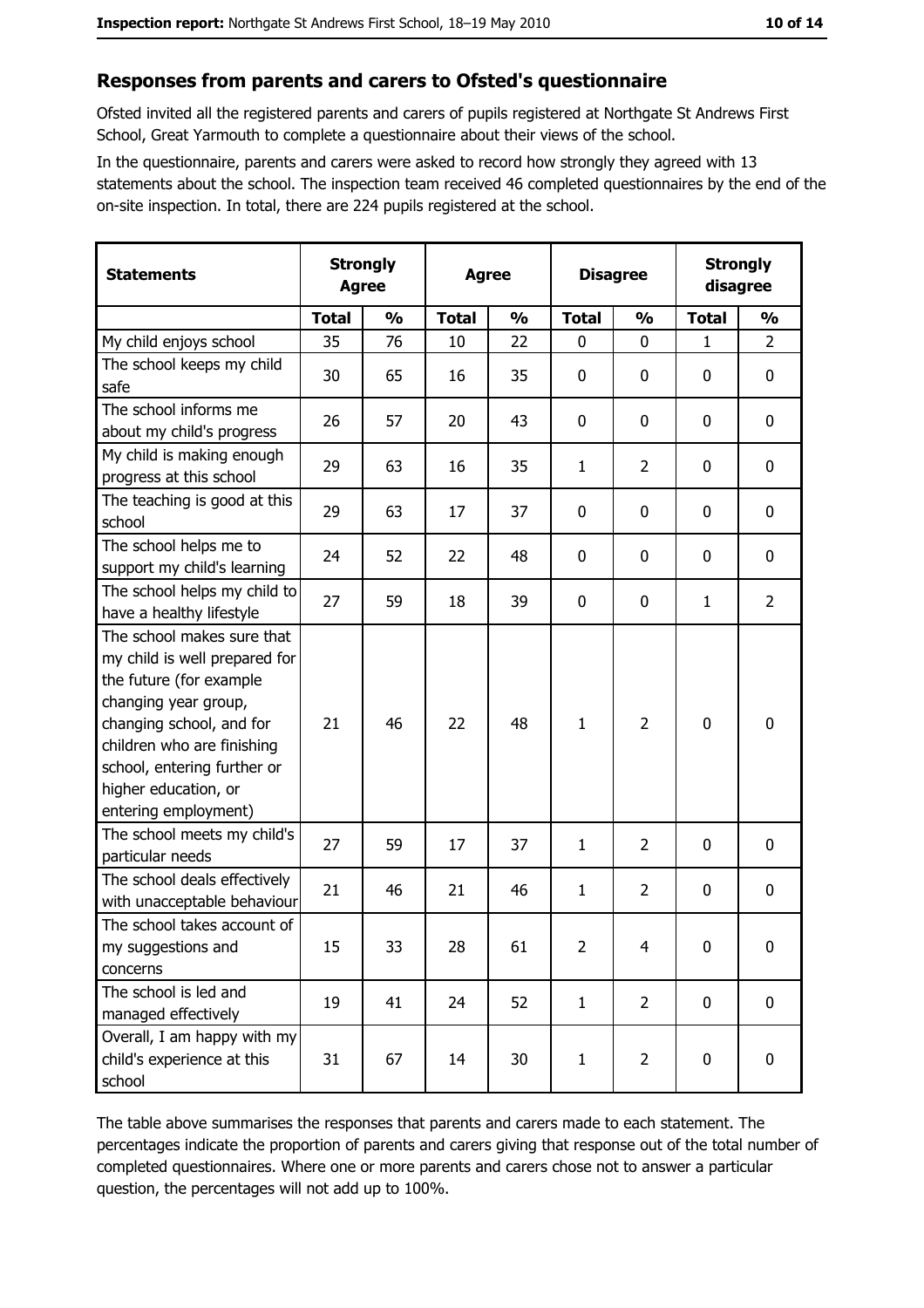# Glossary

| Grade   | <b>Judgement</b> | <b>Description</b>                                                                                                                                                                                                               |
|---------|------------------|----------------------------------------------------------------------------------------------------------------------------------------------------------------------------------------------------------------------------------|
| Grade 1 | Outstanding      | These features are highly effective. An oustanding<br>school provides exceptionally well for its pupils' needs.                                                                                                                  |
| Grade 2 | Good             | These are very positive features of a school. A school<br>that is good is serving its pupils well.                                                                                                                               |
| Grade 3 | Satisfactory     | These features are of reasonable quality. A satisfactory<br>school is providing adequately for its pupils.                                                                                                                       |
| Grade 4 | Inadequate       | These features are not of an acceptable standard. An<br>inadequate school needs to make significant<br>improvement in order to meet the needs of its pupils.<br>Ofsted inspectors will make further visits until it<br>improves. |

# What inspection judgements mean

## **Overall effectiveness of schools**

|                       | Overall effectiveness judgement (percentage of<br>schools) |      |                     |                   |  |
|-----------------------|------------------------------------------------------------|------|---------------------|-------------------|--|
| <b>Type of school</b> | <b>Outstanding</b>                                         | Good | <b>Satisfactory</b> | <b>Inadequate</b> |  |
| Nursery schools       | 51                                                         | 45   | 0                   | 4                 |  |
| Primary schools       | 6                                                          | 41   | 42                  | 10                |  |
| Secondary schools     | 8                                                          | 34   | 44                  | 14                |  |
| Sixth forms           | 10                                                         | 37   | 50                  | 3                 |  |
| Special schools       | 32                                                         | 38   | 25                  | 5                 |  |
| Pupil referral units  | 12                                                         | 43   | 31                  | 14                |  |
| All schools           | 9                                                          | 40   | 40                  | 10                |  |

New school inspection arrangements were introduced on 1 September 2009. This means that inspectors now make some additional judgements that were not made previously.

The data in the table above is for the period 1 September to 31 December 2009 and is the most recently published data available (see www.ofsted.gov.uk). Please note that the sample of schools inspected during the autumn term 2009 was not representative of all schools nationally, as weaker schools are inspected more frequently than good or outstanding schools.

Percentages are rounded and do not always add exactly to 100. Secondary school figures include those that have sixth forms, and sixth form figures include only the data specifically for sixth form inspection judgements.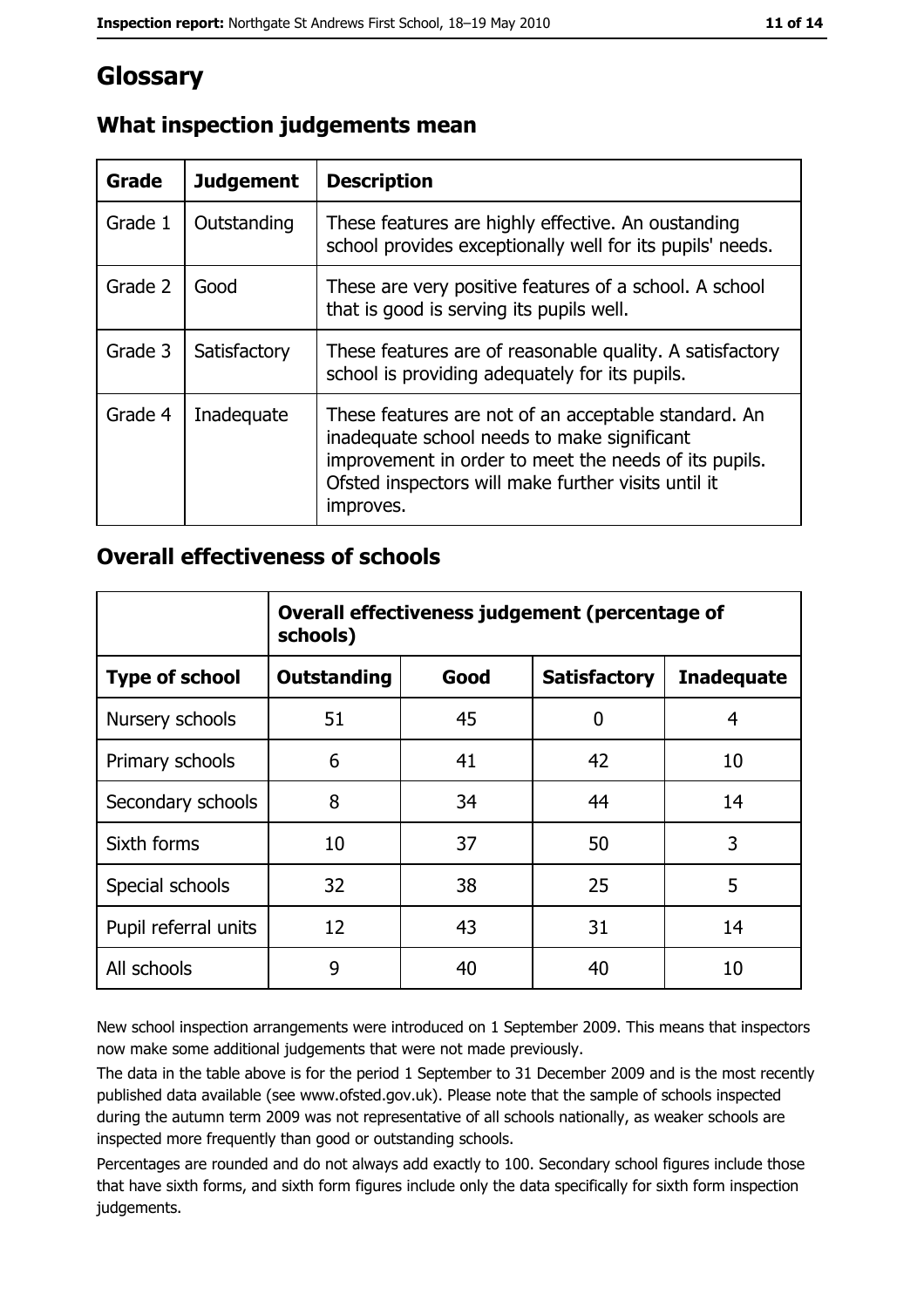# **Common terminology used by inspectors**

| Achievement:                  | the progress and success of a pupil in<br>their learning, development or training.                                                                                                                                                                                                                           |
|-------------------------------|--------------------------------------------------------------------------------------------------------------------------------------------------------------------------------------------------------------------------------------------------------------------------------------------------------------|
| Attainment:                   | the standard of the pupils' work shown by<br>test and examination results and in<br>lessons.                                                                                                                                                                                                                 |
| Capacity to improve:          | the proven ability of the school to<br>continue improving. Inspectors base this<br>judgement on what the school has<br>accomplished so far and on the quality of<br>its systems to maintain improvement.                                                                                                     |
| Leadership and management:    | the contribution of all the staff with<br>responsibilities, not just the headteacher,<br>to identifying priorities, directing and<br>motivating staff and running the school.                                                                                                                                |
| Learning:                     | how well pupils acquire knowledge,<br>develop their understanding, learn and<br>practise skills and are developing their<br>competence as learners.                                                                                                                                                          |
| <b>Overall effectiveness:</b> | inspectors form a judgement on a school's<br>overall effectiveness based on the findings<br>from their inspection of the school. The<br>following judgements, in particular,<br>influence what the overall effectiveness<br>judgement will be.                                                               |
|                               | The school's capacity for sustained<br>improvement.<br>Outcomes for individuals and groups<br>of pupils.<br>The quality of teaching.<br>The extent to which the curriculum<br>meets pupil's needs, including where<br>relevant, through partnerships.<br>The effectiveness of care, guidance<br>and support. |
| Progress:                     | the rate at which pupils are learning in<br>lessons and over longer periods of time. It<br>is often measured by comparing the<br>pupils' attainment at the end of a key<br>stage with their attainment when they<br>started.                                                                                 |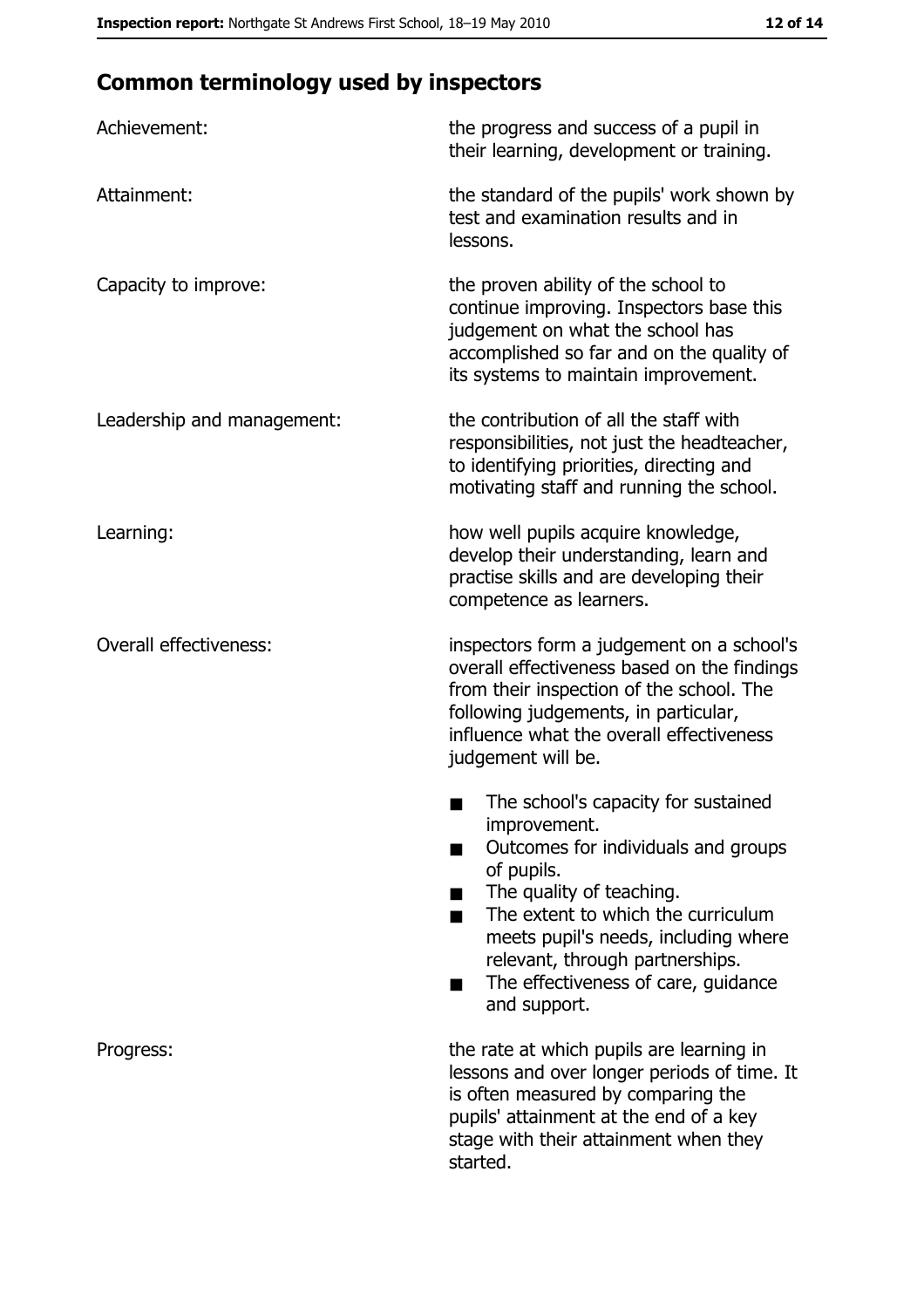This letter is provided for the school, parents and carers to share with their children. It describes Ofsted's main findings from the inspection of their school.



20 May 2010

Dear Pupils

Inspection of Northgate St Andrews First School, Great Yarmouth NR30 1BP

Thank you for you warm welcome and help during our visit to your school. Thanks also to the group of pupils who met with an inspector to talk about their views of school. As a result of our inspection, we judged your school to be good. It is made effective in several wavs:

- the standard of your work is improving, particularly in writing and mathematics  $\blacksquare$
- you are making good progress, helped by your willingness to work hard  $\blacksquare$
- you stay safe and adopt healthy lifestyles because you listen and take seriously  $\blacksquare$ what teachers say about these aspects
- your behaviour is outstanding, and attendance and punctuality are getting better.  $\blacksquare$
- the care and support you are given by staff is excellent and this is very helpful to  $\blacksquare$ those who find learning more difficult and those who speak another langauge at home and are still learning to speak English
- teaching is good so your work and activities are interesting, challenging and  $\blacksquare$ enjoyable

all of the staff are working hard and successfully to improve your school even more. Your school could be more effective if:

- the headteacher took the necessary steps to make all of your lessons as good as  $\blacksquare$ the best that inspectors saw
- $\blacksquare$ the governors looked more closely at the work of the school, so they are in a better position to help with its improvement

Inspectors hope that you continue to keep up your excellent behaviour and come to school every day on time so that the school's record on attendance and punctuality is even better. I wish you all the best for the future.

Yours sincerely

Alan Lemon

Lead inspector